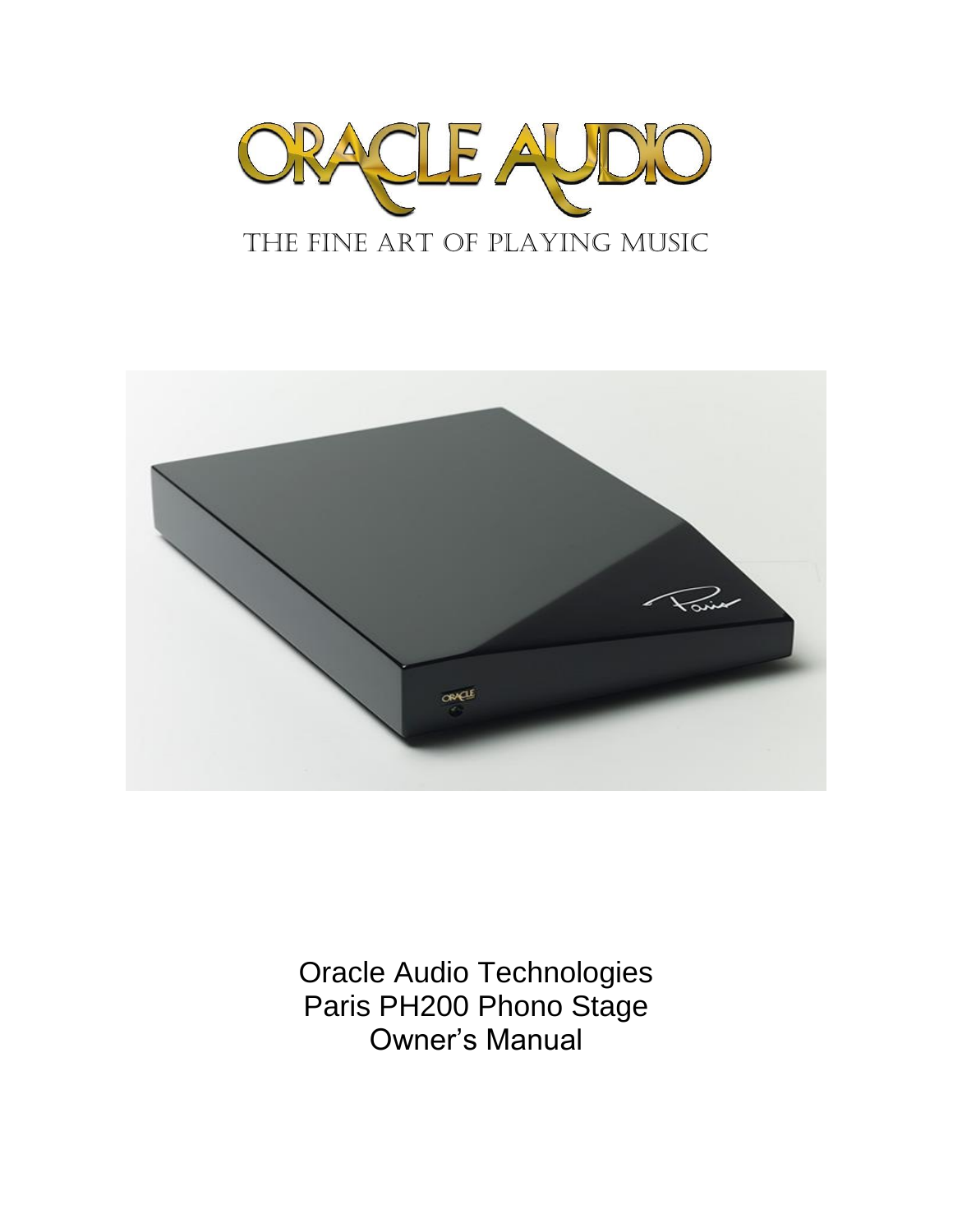### **FOREWORD**

We would first like to thank you, and this from the whole team at Oracle Audio, for purchasing our Paris PH200 phono stage!

This is your Paris PH200 Owner's Manual. The following pages will describe the key features, connectivity and safe operation of your new phono stage. Although some operations are self explanatory, we strongly suggest you read this booklet to better understand the importance of the different key adjustments.

# **FOR YOUR RECORDS**

| Paris PH200 serial number:                                                                                                                                                                                                           |
|--------------------------------------------------------------------------------------------------------------------------------------------------------------------------------------------------------------------------------------|
|                                                                                                                                                                                                                                      |
| Dealer's Address: The Contract of the Contract of the Contract of the Contract of the Contract of the Contract of the Contract of the Contract of the Contract of the Contract of the Contract of the Contract of the Contract       |
| Dealer's phone: <u>contract the contract of the set of the set of the set of the set of the set of the set of the set of the set of the set of the set of the set of the set of the set of the set of the set of the set of the </u> |
| Purchase date:                                                                                                                                                                                                                       |

We suggest you keep your sales slip together with this owner's guide as it stands as your proof of purchase which is essential for the validation of your warranty.



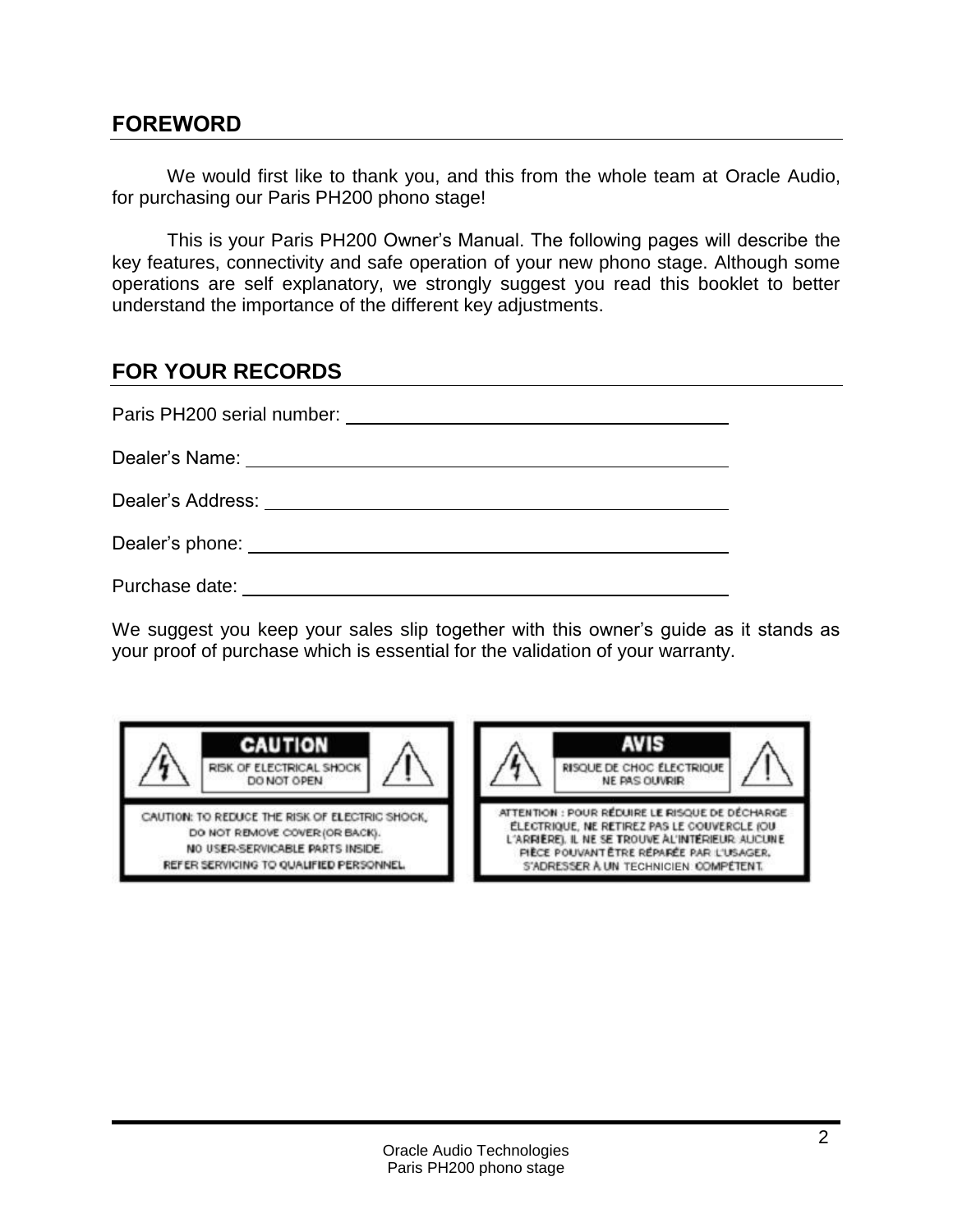# **TABLE OF CONTENTS**

 $\mathbf{r}$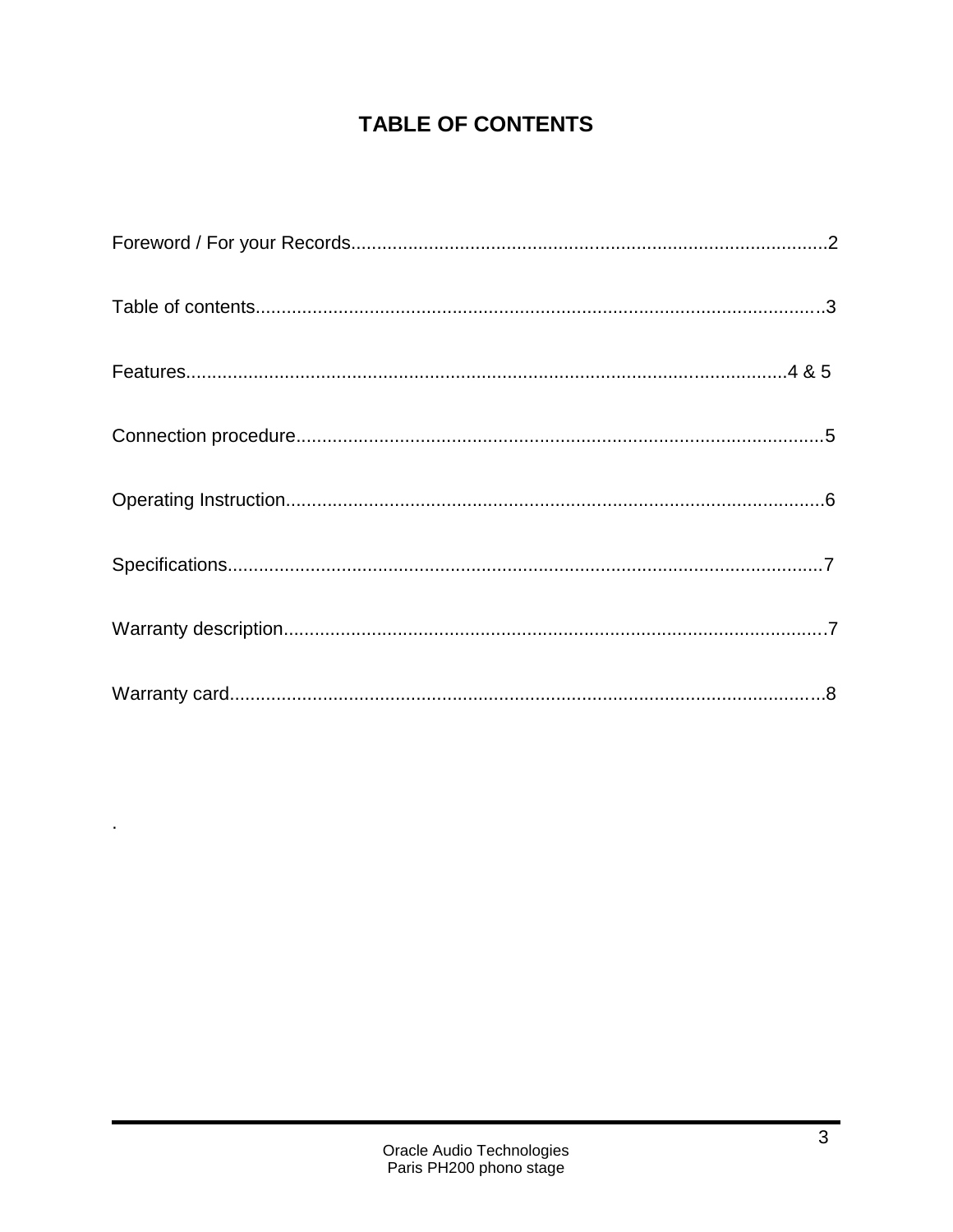# **FEATURES**

### **Inputs / Outputs**

There is one "INPUT" and one "OUTPUT" and both come in standard RCA format.

### **RIAA Equalization**

The RIAA circuit is designed by following the true RIAA standard. The accuracy of RIAA standard curve is +/- 1dB.

### **Important information**

It is imperative to always turn off the PH200 before making changes to the loading settings and it should even be unplugged from the wall outlet. Turning off the amplifier or setting it on a different input than the one where the PH200 is connected is also a good precaution to take.

### **Jumper-selectable gain setting**

The Oracle Paris PH200 phono preamplifier has 3 gain settings. The gain must be adapted to match your cartridge's output with the input of your PH200 to provide an optimal volume level and to prevent any overloading which would cause distortion. Those settings are done by changing the position of a specific jumper as indicated in the diagram on page 5 of this user manual. The different gain levels are 41.5dB, 52dB or 62dB.

### **Jumper-selectable settings**

The Oracle Paris PH200 phono stage is equipped with 3 gain settings; 41.5dB; 52dB or 62dB. The gain can be modified to match your cartridge's output and those settings are made by changing the position of a specific jumper.

There are 5 different load impedance settings. This load is adjusted by changing the position of specific jumpers on each stereo channel as indicated on the diagram on page 5. This diagram is also located on the bottom side of the PH200.

When installing the jumpers make sure to properly connect both pins of the selected setting.

### **Fixed capacitive charge**

The 47k Ohms setting is coupled with a fixed capacitive charge of 150pF. There is no capacitive charge for the moving coil resistive load settings.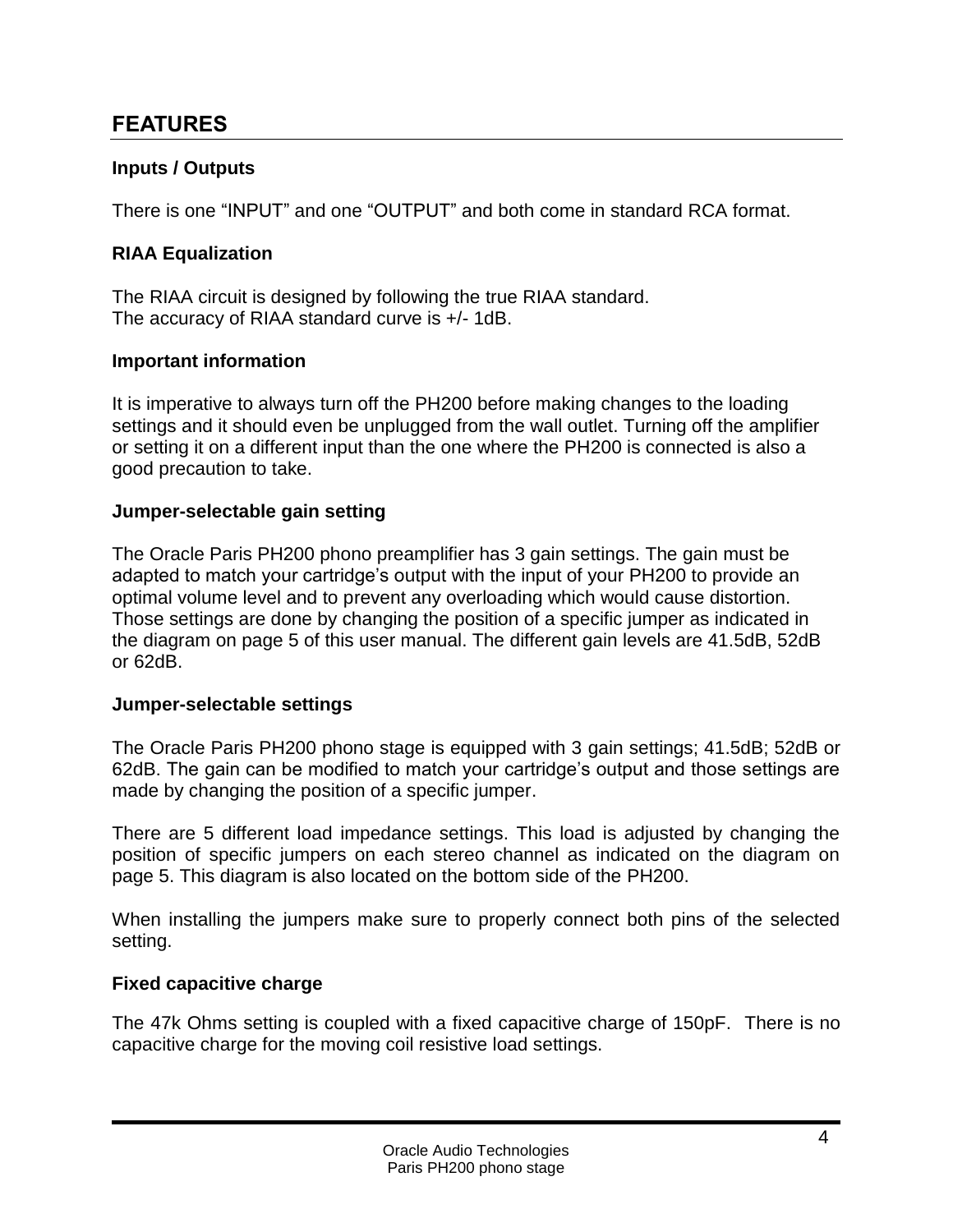### **Gain and Impedance setting**

- **Moving Magnet :** Use the standard 47k Ohms impedance jumper at position **R6.** Use 41.5dB gain setting with a jumper at position **R7**. This is the setting is shown in the diagram below. When using a **MM** cartridge there are no jumpers installed on **R1**, **R2**, **R3**, **R4** or **R5**.
- **Moving coil :** Use either **R1**, **R2**, **R3**, **R4** or **R5** setting to match as close as possible your phono cartridge specification..For low output MC (under 1.0mV) we suggest using **R9** for a 62dB gain. For MC's with output between 1,0mv to 3.0mV we suggest to use the 52dB gain at position **R8**. For MC's with output higher than 3.0mV use the 41.5dB gain of position **R7**. You should always aim at using the lowest gain setting possible on the PH200 for a comfortable listenning volume.

### **Right channel shown, apply identical setting to the left channel**



R1 R2 R3 R4 R5 R6 C1 R7 R8 R9

### **Legend:**

| Moving Coil resistive load settings | <b>Moving Magnet (R6) &amp; Gain settings</b> |  |  |
|-------------------------------------|-----------------------------------------------|--|--|
| $R1 = 1.5k$ Ohms                    | R6 = 47k Ohms - Moving Magnet Default         |  |  |
| $R2 = 1k$ Ohms                      | $C1 = No$ connections, 150pF                  |  |  |
| $R3 = 511$ Ohms                     | R7 = Gain 41.5 dB, MM & High Output MC        |  |  |
| $R4 = 200$ Ohms                     | $R8 =$ Gain 52 dB, MC                         |  |  |
| $R5 = 100$ Ohms                     | $R9 =$ Gain 62 dB, low output MC              |  |  |
|                                     |                                               |  |  |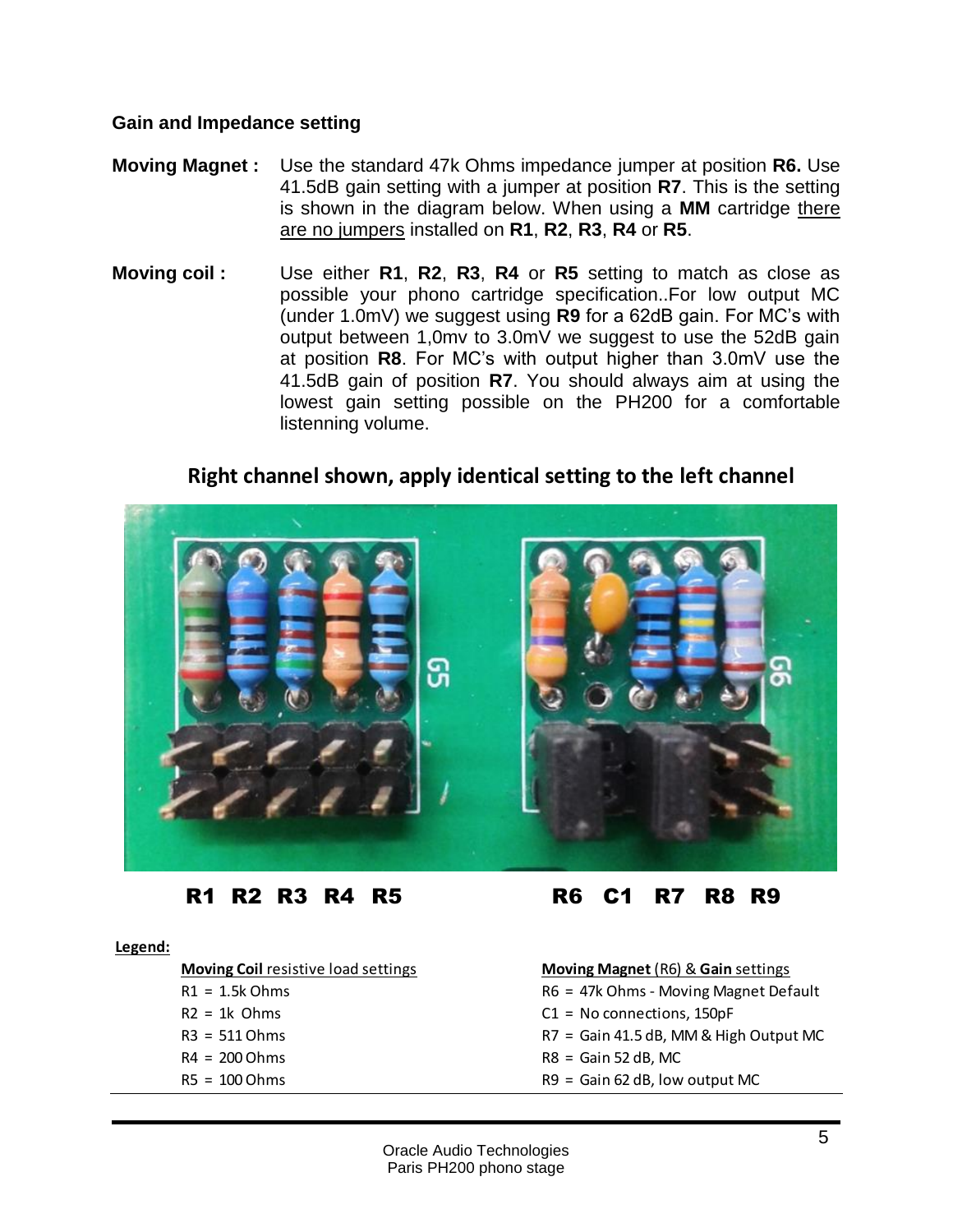# **CONNECTION PROCEDURE**



### **Ground**

This knurled connection post is to be linked with your turntable's grounding post. Assuring a good ground is fundamental.

### **Phono Input**

Connect to those RCA connectors the RIGHT / LEFT RCA cable coming from your turntable.

**Note :** The RCA audio cables required for this connection are not included.

### **Phono Output**

Connect to those RCA connectors the RIGHT / LEFT RCA cable to your preamplifier or integrated amplifier.

**Important note :** The Paris PH200 must always be connected to an **auxilliary input** on your amplifier or pre-amplifier and *never should it be connected into a phono input!*

### **AC Power input**

Connect the AC power cord from the power supply.

### **OPERATING INSTRUCTIONS**

Operating your sound system should always be done by following an orderly ritual both when powering it up or powering it down. One should always begin by powering up his source components, followed by the powering up of the preamplifier / amplifier section after a moment. Following this procedure will prevent hearing a loud thumping sound generated by source components as they charge up their electronics. Powering down your sound system should always be done by beginning with powering down the amplifier, preamplifier to then finish with the source components.

Your PH200 is sensitive to the magnetic field generated by amplifier transformers and power cords proximity. Position it as far as possible to amplifiers and away from power cords. This will prevent this unwanted energy to pollute the signal with noise which thus would lessen the performance of the Paris PH200 and your musical experience.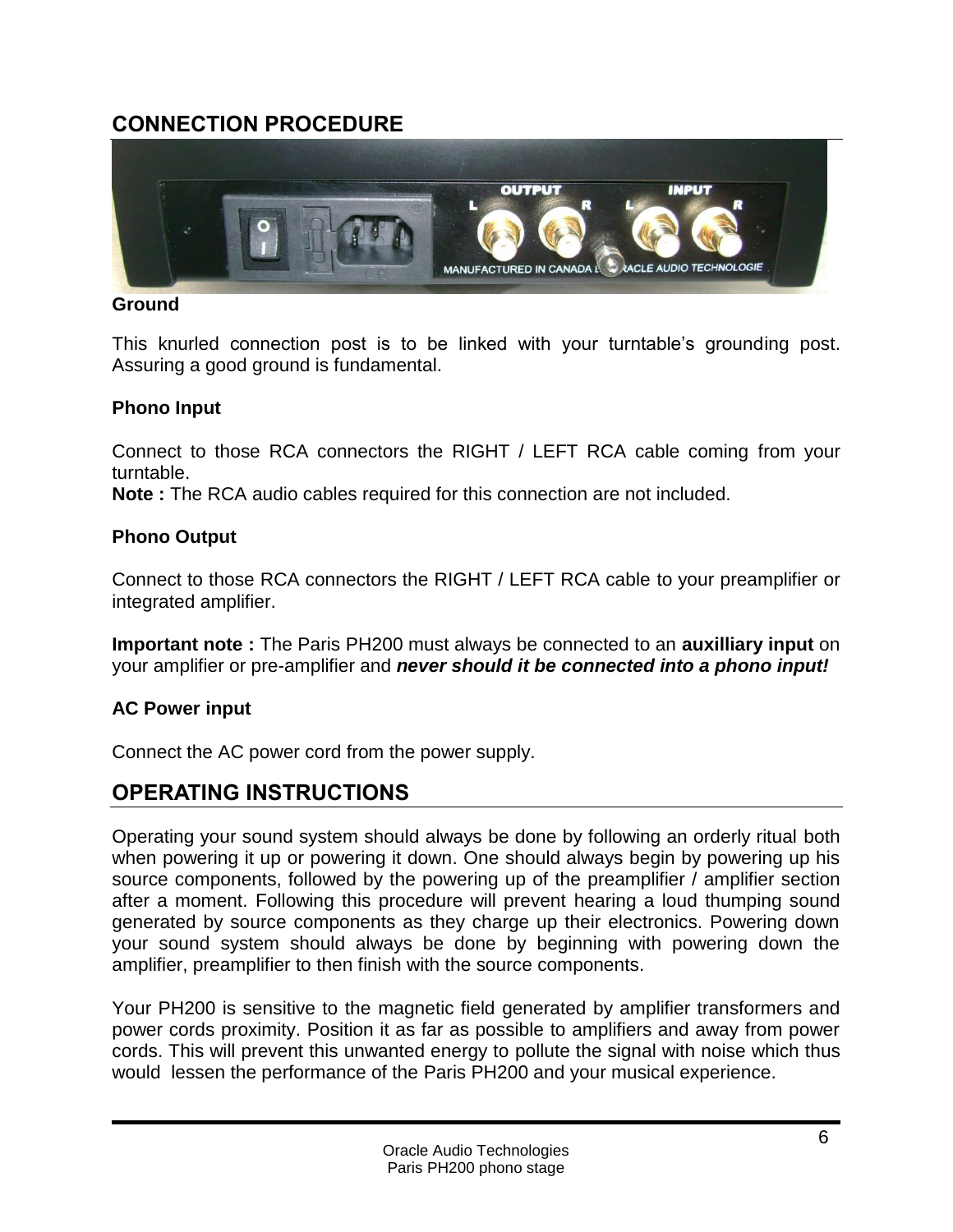# **SPECIFICATIONS**

| Frequency response :               | 20Hz - 20KHz @ +/- 1dB               |
|------------------------------------|--------------------------------------|
| Total Harmonic Distortion:         | <0,05% @ 20Hz - 20kHz                |
| Moving Coil input load impedance : | 100, 200, 511, 1k, 1.5k and 47k Ohms |
| Moving Magnet input load impedance | 47k Ohms                             |
| MM capacitive load:                | 150 picofarad                        |
| Input sensitivity:                 | $0,2mV$ and up                       |
| Gain options :                     | 41.5db, 52db, 62db                   |
| Gain selection for MM cartridge :  | Must be set at 41.5 dB & 47k Ohms    |
| Signal to noise ratio:             | > -80dB                              |
| Dimensions:                        | 9.5" X 12.25" X 2.25"                |
| <b>INADD ANTV</b>                  |                                      |

### **WARRANTY**

Your new Oracle Paris PH200 carries a transferable, 2 year parts and labor limited warranty against operation defects under **"normal use"** or manufacturing defects. Oracle Audio Technologies will repair the defective item within this warranty period. The original bill of sale from an authorized dealer or distributor is required for any warranty repair. If the original bill of sales cannot be shown as a legitimate proof of purchase date then the serial number will be used to determine the ship date from the factory and the warranty coverage will be 2 years and 6 months from the shipping date from the factory.

### **Explanation of the term "normal use" :**

- Using the PH200 for the application it was designed which is as a phono amplifier.
- The unit has been connected rigorously according the information supplied in the owner's manual.

### **Maintenance and service :**

Any repair and/or modification done to the PH200 must be carried by an Oracle Audio authorized service center or directly at the Oracle Audio factory. For more information please contact your dealer, distributor or contact us directly at Oracle Audio. Any repair and / or modification done to your PH200 without prior authorisation from Oracle Audio will void the warranty.